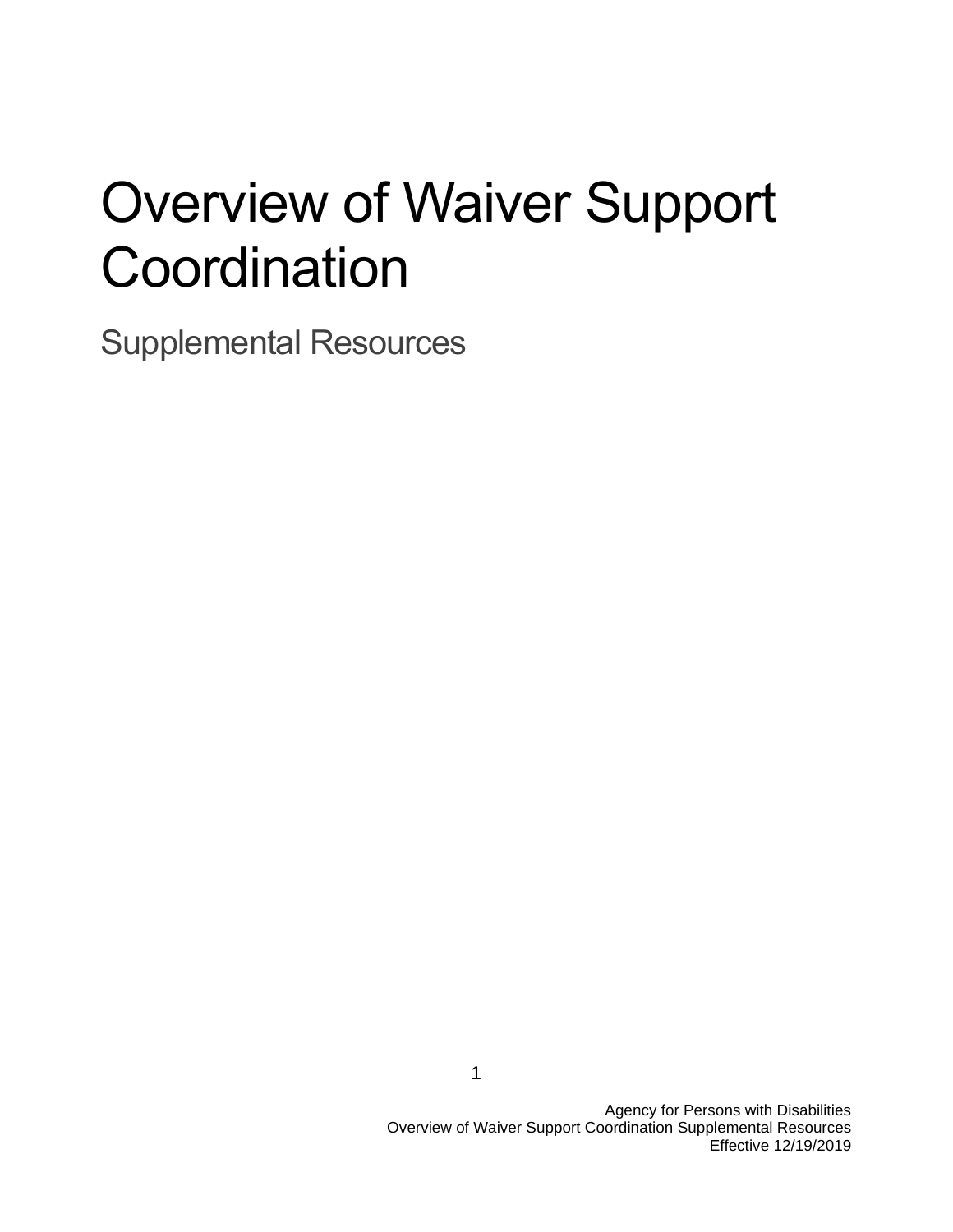# *Table of Contents*

This document contains the forms, tables, lists, and websites that were either displayed or referred to in the Overview of Waiver Support Coordination Pre-Service training. This document also contains additional resources to aide new WSCs in gaining the skills necessary to effectively coordinate the supports and services for individuals on their caseload.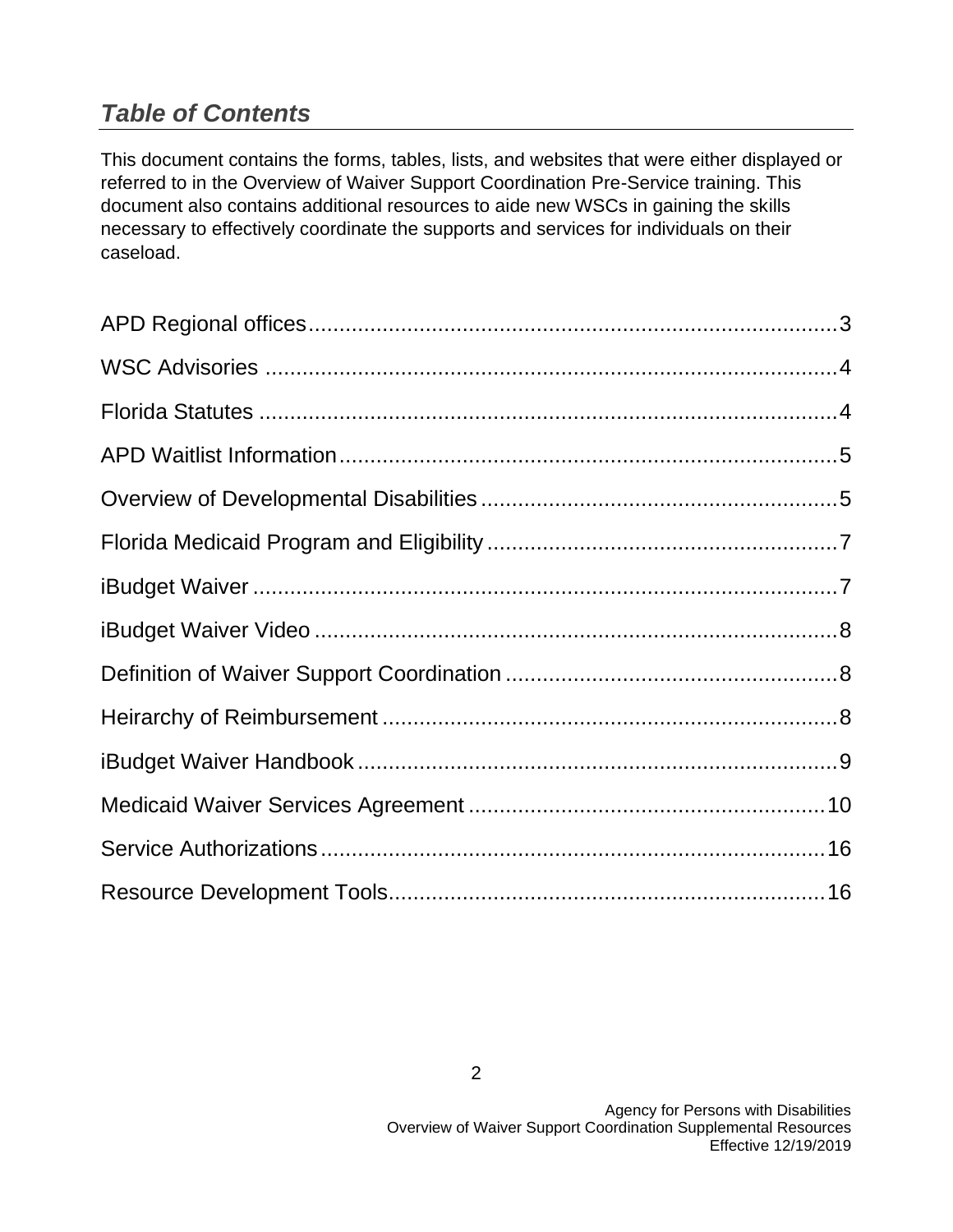# Overview of Waiver Support **Coordination**

# *APD Regional Offices*

APD is a state-wide agency designated in Florida Statutes, Chapter 20.1971. The APD has a state headquarters office in Tallahassee, Florida. There are six APD Regional offices located around that state that are the front lines of services for individuals with disabilities and their providers.

## Northwest Region 850-487-1992

Bay, Calhoun, Escambia, Franklin, Gadsden, Gulf, Holmes, Jackson, Jefferson, Leon, Liberty, Okaloosa, Santa Rosa, Wakulla, Walton, and Washington counties

## Northeast Region 904-992-2440

Alachua, Baker, Bradford, Clay, Columbia, Dixie, Duval, Flagler, Gilchrist, Hamilton, Lafayette, Levy, Madison, Nassau, Putnam, St. Johns, Suwannee, Taylor, Union, and Volusia counties

### **Central Region 407-245-0440**

Brevard, Citrus, Hardee, Hernando, Highlands, Lake, Marion, Orange, Osceola, Polk, Seminole, and Sumter counties

#### **Suncoast Region 1-800-615-8720**

Charlotte, Collier, DeSoto, Glades, Hendry, Hillsborough, Lee, Manatee, Pasco, Pinellas, and Sarasota counties

#### **Southeast Region 561-837-5564**

Broward, Indian River, Martin, Okeechobee, Palm Beach, and St. Lucie counties

#### **Southern Region 305-349-1478** Dade and Monroe counties



# *Local APD Contacts:*

Check the Locations Tab on the APD Website to find specific contacts in the APD Regional Office for each workstream.<http://apd.myflorida.com/region/>

If you do not know how to contact your assigned Waiver Liaison, contact the APD Regional Office to find out.

Agency for Persons with Disabilities Overview of Waiver Support Coordination Supplemental Resources Effective 12/19/2019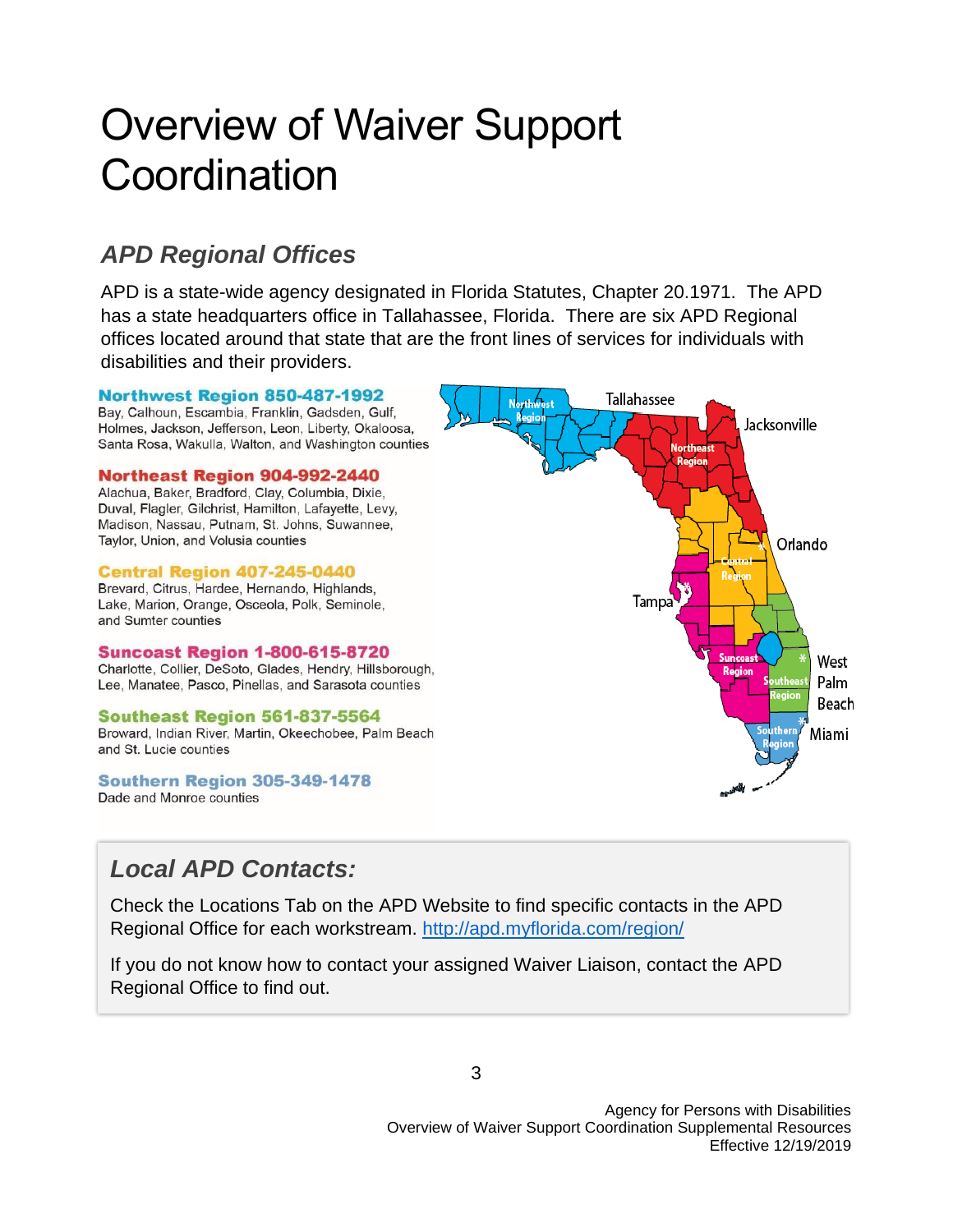# *WSC Advisories*

The APD State Office issues regular WSC Advisories for WSCs to keep them up to date on any changes in APD policies, procedures, and other important information. WSC Advisories are posted on the APD website and emailed to all WSC email addresses entered in iConnect. It is important for WSCs to read these advisories because they contain key and timely information related to provision of quality support coordination service.

It is critical for WSCs to maintain a current email address in the APD data system. Having a current email address on file will better ensure that WSCs receive key information at the right time.

# *WSC Advisory Archives:*

All past WSC Advisories are kept on the APD website in chronological order. Please visit *[http://apdcares.org/waiver/support-coordination/.](http://apdcares.org/waiver/support-coordination/)*

# *Florida Statutes*

Florida Statutes are a permanent collection of state laws organized by subject area into a code made up of titles, chapters, parts, and sections. The Florida Statutes are updated annually. Chapter 393 of the Florida Statues describes the requirements for the service delivery system for individuals with developmental disabilities in Florida.

**Key chapters for WSCs include:**

- Chapter, 393.0651, *Support Plans*
- Chapter, 393.066, Community Services and Treatment
- Chapter, 393.0662, i*Budget Waiver*
- Chapter, 393.125, *Hearing Rights*
- Chapter, 393.13, *The Bill of Rights for Persons with Developmental Disabilities*

# *Additional Reading:*

Visit Florida Statutes, Chapter 393 online to become more familiar with its content. [http://www.leg.state.fl.us/](http://www.leg.state.fl.us/Welcome/index.cfm?CFID=215311&CFTOKEN=61020528)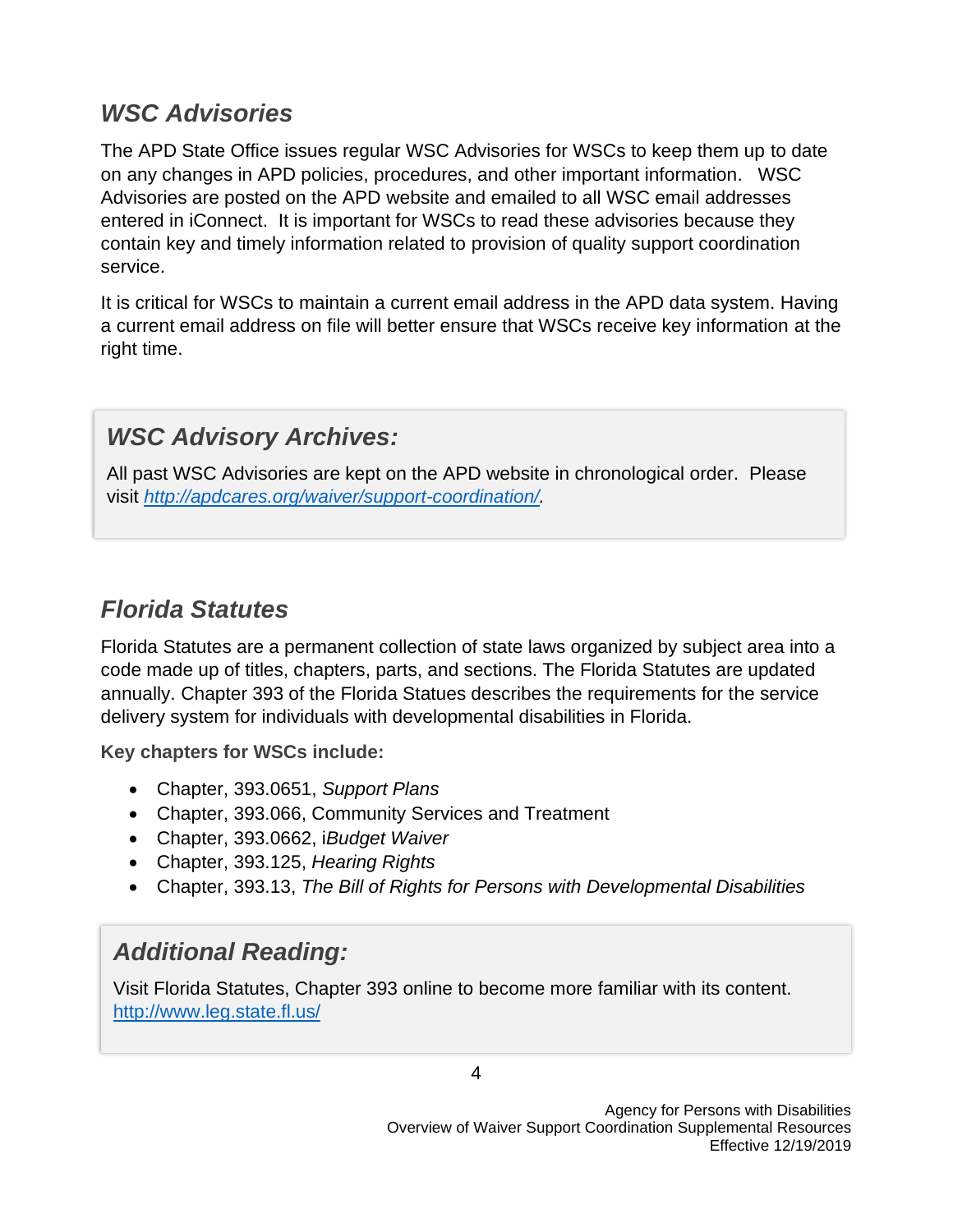# *APD Clients*

APD annually serves more than 56,000 Floridians with autism, cerebral palsy, spina bifida, intellectual disabilities, Down syndrome, Prader-Willi syndrome, and Phelan- McDermid syndrome. APD serves more than 34,000 individuals through the iBudget Florida waiver program. There are approximately 21,000 individuals who meet APDs eligibility criteria and are on a waiting list for these waiver services.

# *Additional Waiting List Information:*

See<http://apdcares.org/customers/waitlist/> for additional information.

# *Overview of Developmental Disabilities*

The following is a brief description of each of the developmental disabilities that qualify an individual to be served by APD:

**Intellectual Disability (as defined in section 393.063(24), Florida Statutes):** Individuals with intellectual disabilities have significantly subaverage general intellectual functioning existing concurrently with deficits in adaptive behavior which manifests before the age of 18 and can reasonably be expected to continue indefinitely. This is evidenced by IQ scores below 70, along with severe deficits in adaptive functioning as measured on presumptively accepted standardized tests. Intellectual disabilities are determined by certified or licensed psychologists.

**Autism (as defined in section 393.063(5), Florida Statutes):** Autism means a pervasive, neurologically based developmental disability of extended duration which causes severe learning, communication, and behavior disorders with age of onset during infancy or childhood. Individuals with autism exhibit impairment in reciprocal social interaction, impairment in verbal and nonverbal communication and imaginative ability, and a markedly restricted repertoire of activities and interests. A diagnosis of autism may be made by licensed psychiatrists, psychologists, neurologists, or developmental pediatricians with specific training in making such diagnosis.

**Spina Bifida (as defined in section 393.063(40), Florida Statutes):** Individuals with spina bifida have a medical diagnosis of spina bifida cystica or myelomeningocele. Diagnosis is confirmed by written documentation from either a medical doctor, doctor of osteopathy, or medical records that document a diagnosis of spina bifida cystica or myelomeningocele before the age of 18.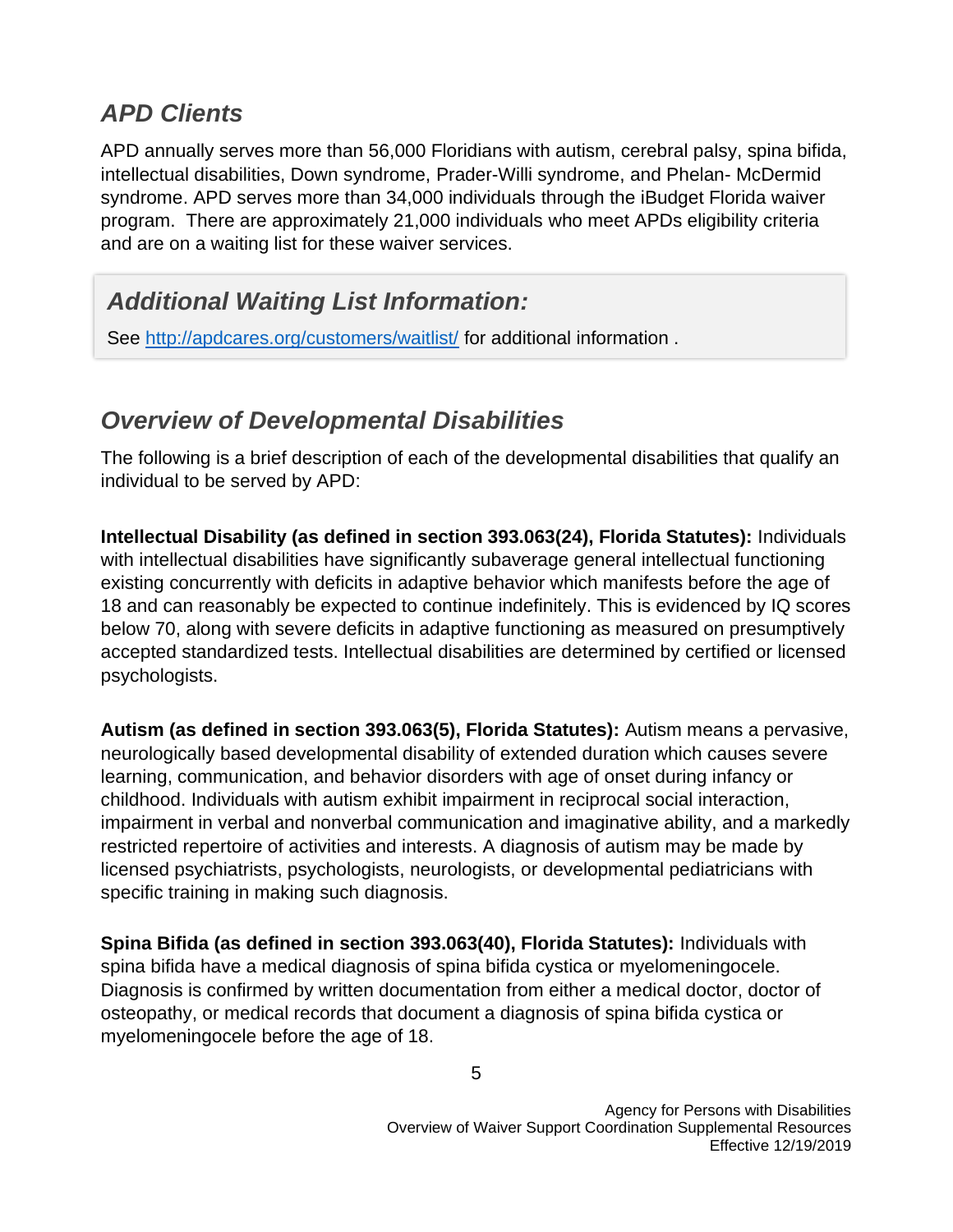**Cerebral Palsy (as defined in section 393.063(6), Florida Statutes):** Individuals with cerebral palsy have a group of disabling symptoms of extended duration which results from damage to the developing brain that may occur before, during, or after birth and that results in the loss or impairment of control over voluntary muscles. For the purposes of this definition, cerebral palsy does not include those symptoms or impairments resulting solely from a stroke. Diagnosis is confirmed by written documentation from either a medical doctor, doctor of osteopathy, or other medical records documenting a diagnosis of cerebral palsy before the age of 18.

**Prader-Willi syndrome (as defined in section 393.063(29), Florida Statutes):** Prader-Willi syndrome is an inherited condition typified by neonatal hypotonia with failure to thrive, hyperphagia or an excessive drive to eat which leads to obesity usually at 18 to 36 months of age, mild to moderate intellectual disability, hypogonadism, short stature, mild facial dysmorphism, and a characteristic neurobehavior. Diagnosis is confirmed by written documentation from either a medical doctor, doctor of osteopathy, medical records that document a diagnosis of Prader-Willi syndrome before age 18.

**Down syndrome (as defined in section 393.063(15), Florida Statutes):** Down syndrome is a disorder caused by the presence of an extra chromosome 21. Evidence under this category requires medical records documenting a chromosome analysis (also referred to as a karyotype) finding the individual has an extra genetic material on their number 21 chromosome. In the absence of a chromosome analysis, a diagnosis of Down syndrome can be accepted from a health care provider qualified to certify the diagnosis if the provider certifies the physical signs of the syndrome. A diagnosis could also be verified from review of medical records that document a diagnosis of Down syndrome before the age of 18, if the diagnosis was completed by a health care provider qualified to certify the diagnosis at the time of diagnosis. A prenatal diagnostic test may also be accepted as proof of diagnosis.

## **Phelan-McDermid syndrome (as defined in section 393.063(28), Florida Statutes):**

Phelan-McDermid is a disorder caused by the loss of the terminal segment of the long arm of chromosome 22, typically leading to developmental delay, intellectual disability, dolichocephaly, hypotonia, or absent or delayed speech. Although the range and severity of symptoms may vary, Phelan-McDermid syndrome is generally characterized by low muscle tone, absent to severely delayed speech, moderate to profound intellectual disability, minor malformed or misshapen features, symptoms of autism spectrum disorder, motor delays, and epilepsy. Evidence under this category requires documentation from a physician which provides the diagnosis of Phelan-McDermid syndrome as derived from genetic testing.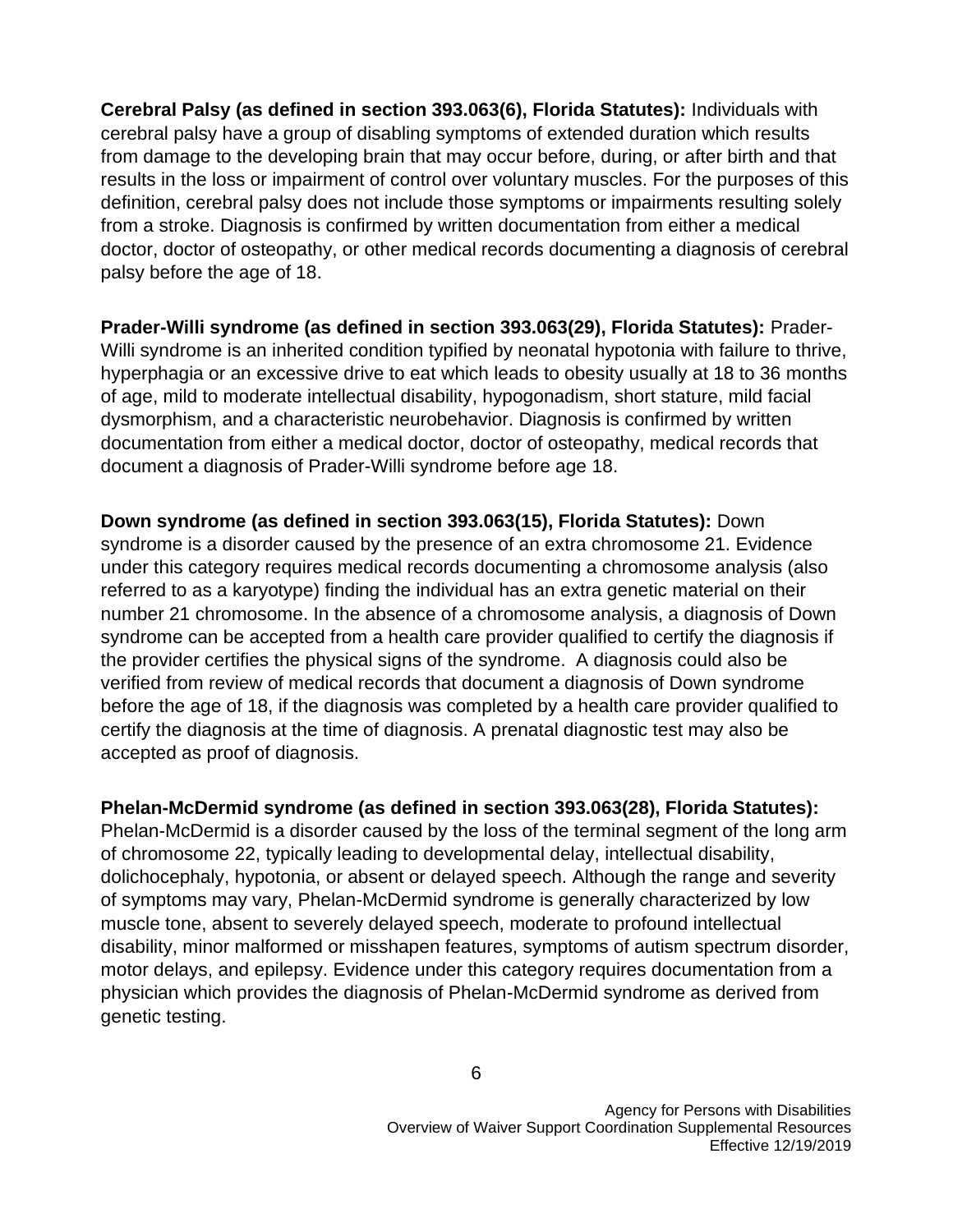# *Florida Medicaid Program*

Medicaid is the medical assistance program that provides access to health care for lowincome families and individuals. Medicaid also assists the elderly and people with disabilities with the costs of nursing facility care and other medical and long-term care expenses. Medicaid was created to provide basic health care for people who could not afford it otherwise.

The Florida Medicaid program is administered by the Agency for Health Care Administration (AHCA) and includes all the various Medicaid programs available to individuals eligible for Medicaid. The iBudget waiver is just one of the Medicaid programs in Florida.

Eligibility for Medicaid is handled through the Department of Children and Families. WSCs are responsible for assisting the individual with accessing services through all Medicaid programs for which they are eligible and in maintaining their eligibility for Medicaid on a yearly basis.

# *Links to information on Florida Medicaid and Medicaid Eligibility:*

<https://www.myflfamilies.com/service-programs/access/medicaid.shtml>

<https://ahca.myflorida.com/Medicaid/index.shtml>

# *iBudget Waiver*

The iBudget waiver is a Florida program operated by APD and is one of many waivers in Florida. The iBudget waiver provides home and community-based supports and services to eligible persons living at home or in a home-like setting.

Individuals enrolled in the iBudget waiver should receive services that enable them to:

- Have a safe place to live.
- Have a meaningful day activity.
- Receive medically necessary medical and dental services.
- Receive medically necessary supplies and equipment.
- Receive transportation required to access other waiver services.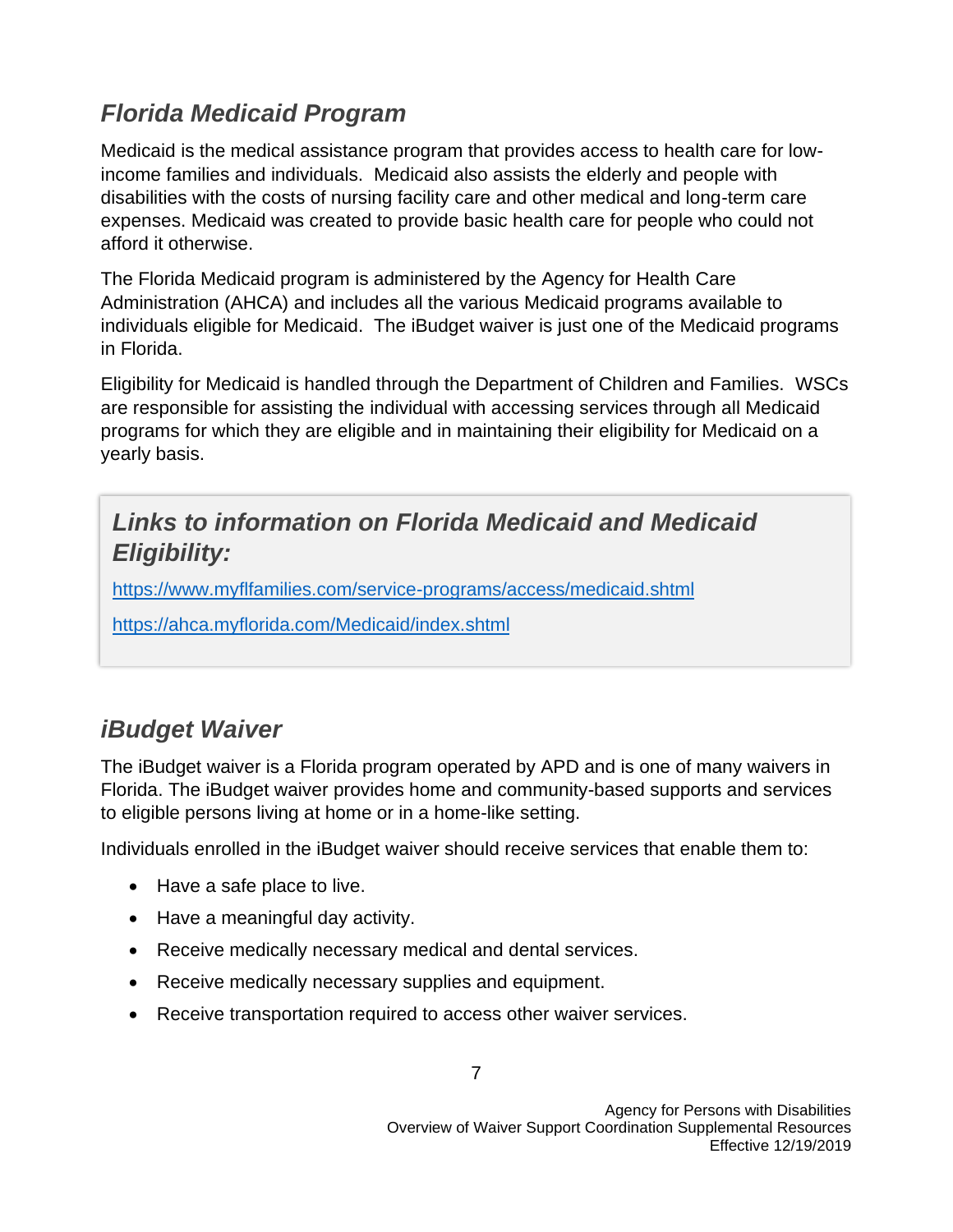This waiver uses an individual budgeting approach and enhanced opportunities for selfdetermination. The purpose of this waiver is to:

- Promote and maintain the health and welfare of eligible individuals with developmental disabilities.
- Provide medically necessary supports and services to delay or prevent institutionalization.
- Foster the principles of self-determination as a foundation for services and supports.

# *iBudget Waiver Video:*

Learn more about the iBudget waiver from a self-advocate who utilizes waiver services.

## <https://www.youtube.com/watch?v=izV1N3Z4JBE>

# *Waiver Support Coordination Overview*

All individuals enrolled on the iBudget waiver must receive Waiver Support Coordination services. Waiver Support Coordination is the service of advocating for the individual and identifying, developing, coordinating, and accessing supports and services on the individual's behalf, regardless of the funding source. WSCs promote the health, safety, and well-being of individuals. They also promote the dignity, privacy, and respect for all individuals, including sharing personal information and decisions when necessary.

The waiver is to be the payer of last resort, which means services must not be authorized under the iBudget waiver if they are available from another source.

# *Hierarchy of Reimbursement:*

It is the WSC's responsibility to ensure that the same type of service offered through the Waiver cannot be accessed through other funding sources. The following is the order from which services must be reimbursed:

- 1. Third party payors (e.g. private insurance)
- 2. Medicare
- 3. Other Medicaid Programs (e.g., Medicaid State Plan)
- 4. iBudget Waiver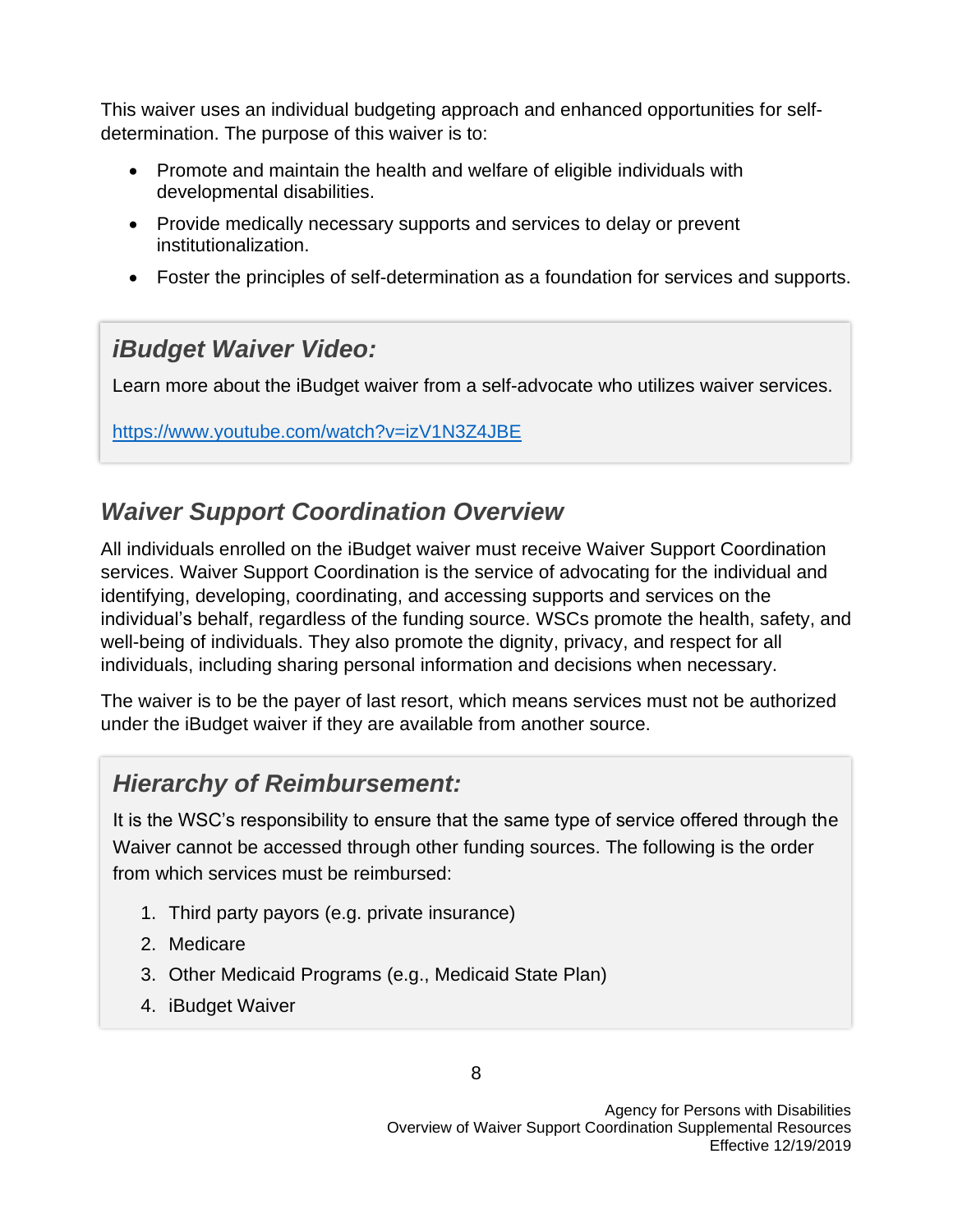# *Waiver Services and the iBudget Waiver Handbook*

There are 29 services available through the iBudget waiver, and they can be separated into eight service families.

Service Family 1 – Life Skills Development Service Family 2 – Supplies and Equipment Service Family 3 – Personal Supports Service Family 4 – Residential Services Service Family 5 – Support Coordination Service Family 6 – Wellness and Therapeutic Supports Service Family 7 – Transportation Service Family 8 – Dental Services

Specific requirements for all waiver services is specified in the iBudget Waiver Handbook. The iBudget Waiver Handbook is incorporated by reference into Rule 59G-13.070, Florida Administrative Code.

The iBudget Waiver Handbook is an important document for WSCs to review, understand, and utilize on a continuous basis. This document will help WSCs:

- 1. Identify potential services for individuals on their caseload
- 2. Understand the requirements to be a Waiver Support Coordinator
- 3. Understand the requirements for services and providers
- 4. Assist the WSC in monitoring service provision
- 5. Identify limitations and exclusions for service delivery under the waiver

# *Additional Reading:*

Review chapter two of iBudget Waiver Handbook and become familiar with the requirements for each waiver service. A copy of the Handbook can be found at

**[apd.myflorida.com/ibudget/docs/iBudget](https://apdfl-my.sharepoint.com/personal/kelli_michels_apdcares_org/Documents/Training%20and%20Research/WSC%20PreService/WSC-Pre-Service-Overview-of-WSC/WSC-OverviewofWSC-Allfiles/apd.myflorida.com/ibudget/docs/iBudget)**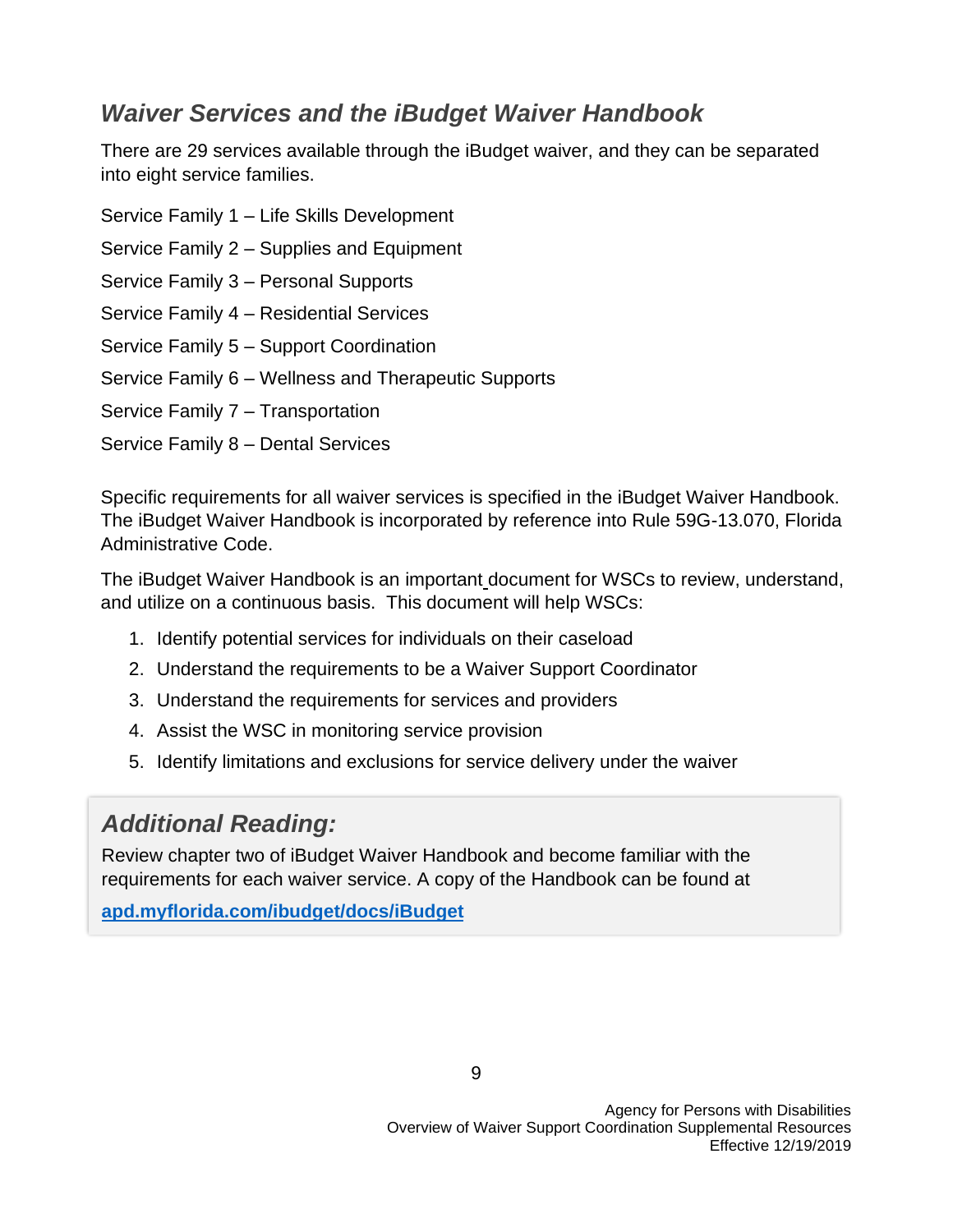# *Service Delivery*

Service delivery refers to how a provider is required to plan and deliver their services. Service delivery usually includes a list of guidelines or parameters to guide where, when, how frequent, and who is eligible to provide and receive a given service. All waiver service providers, including WSCs, have criteria for their service delivery.

Two elements that impact service delivery for all waiver service providers are the Medicaid Waiver Services Agreement form and Service Authorizations.

# *Medicaid Waiver Services Agreement form*

Prior to being able to provide waiver services, all providers must sign a Medicaid Waiver Services Agreement (MWSA) form. The MWSA is the contract between APD and providers of waiver services. The Agreement is in effect for five years and is signed by all providers, including support coordinators who work for a support coordination agency.

## **When signing the MWSA, each provider agrees to:**

- Comply with monitoring, audits, inspections and investigations; as well as all state and federal laws or regulation regarding confidentiality of client information
- Hold APD and AHCA harmless from all claims, suits, judgments or damages
- Obtain and maintain insurance at all times
- Abide by current provider rates
- Correct all billing or reimbursement errors in a timely manner
- Act as an independent service provider and not an agent of APD, AHCA or the state of Florida
- Notify APD of any change of name or ownership and maintain public records

## **An example of the MWSA is shown below:**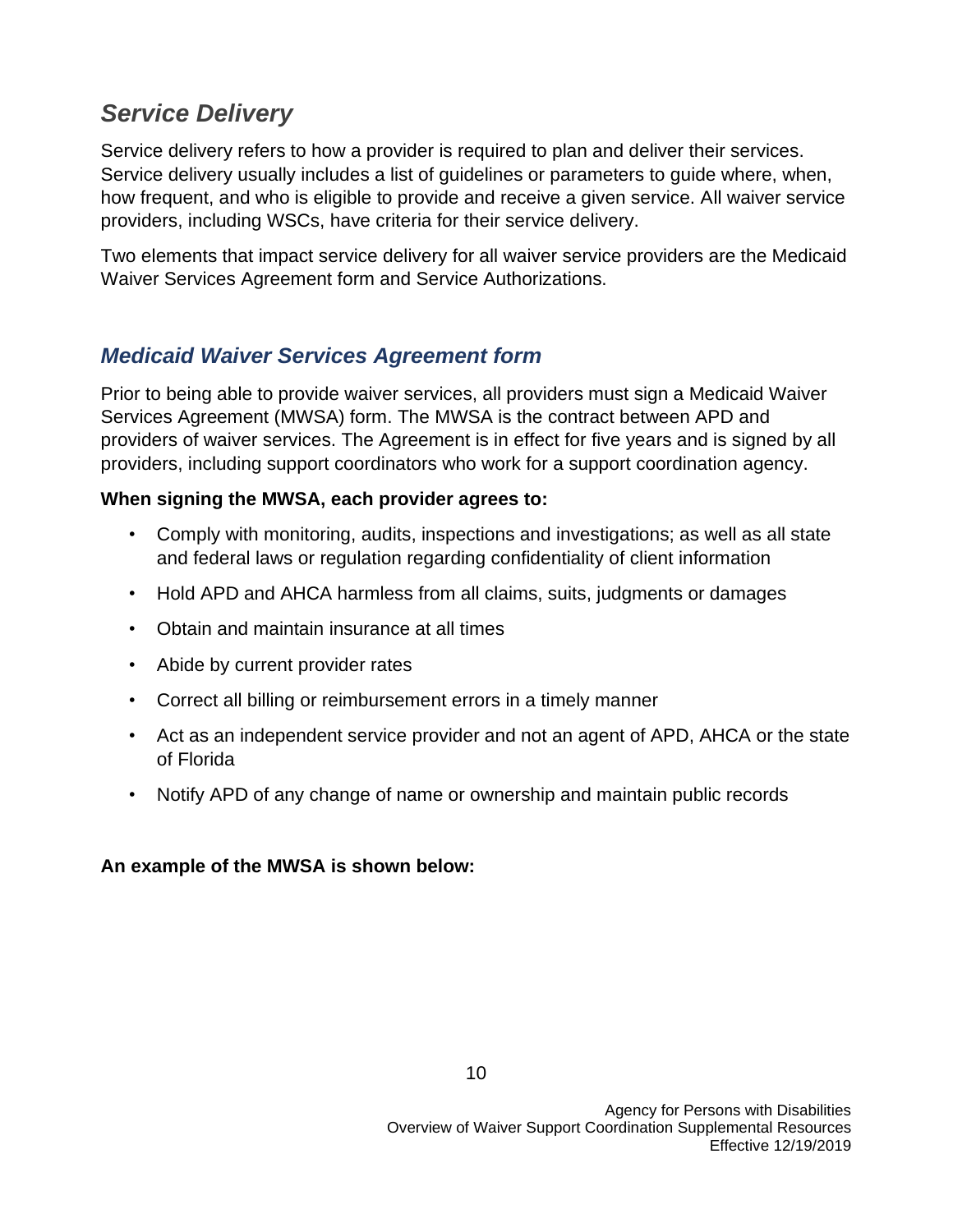## **MEDICAID WAIVER SERVICES AGREEMENT**

**This Agreement** is entered into between the Florida Agency for Persons with Disabilities, hereinafter referred to as "APD," and  $\qquad \qquad$ , hereinafter referred to as the "Provider." Pursuant to the terms and conditions of this Agreement, APD authorizes the Provider to furnish Home and Community-Based Services (HCBS) Medicaid waiver services to eligible APD clients, and to receive payment for such services. Services may be authorized by multiple Region offices for multiple service types and service locations within the respective region pursuant to the standards specified in Florida's HCBS waivers. The services that may be provided in any APD region or location within a region are limited to the services that the respective Region office has authorized.

## *I. AGREEMENT DOCUMENTS:*

**A**. The Medicaid Waiver Services Agreement consists of the terms and conditions specified in this Agreement, any attachments, and the following documents, which are incorporated by reference:

**1.** *The Developmental Disabilities Individual Budgeting Medicaid Waiver Coverage and Limitations Handbook*, dated [insert date of current handbook], and any updates or replacements thereto. The Handbook can be found at the Medicaid fiscal agent's Web Portal: http://www.mymedicaid-florida.com/. Click on Public Information for Providers, then on Provider Support, and then on Provider Handbooks. The Handbook provides the terms and conditions by which the provider of Developmental Disabilities Individual Budgeting HCBS waiver services agrees to be bound.

**2.** *Attachment \_\_\_,* providing individually negotiated unit rates of payment for services not already established and available on APD's Web site: http://www.apdcares.org, as referenced in II.E., and any other service or data requirements, as applicable.

**B.** Prior to executing this Agreement and furnishing any waiver services, the Provider must have executed a Medicaid Provider Agreement with the Agency for Health Care Administration (AHCA), and be issued a Medicaid provider number by AHCA. The Provider must at all times during the term of this Agreement, maintain a current and valid Medicaid Provider Agreement with AHCA, and comply with the terms and conditions of the Medicaid Provider Agreement.

## *II. THE PROVIDER AGREES:*

To comply with all of the terms and conditions contained within this Agreement, including all documents incorporated by reference and any attachments.

## **A. Monitoring, Audits, Inspections, and Investigations**

To permit persons duly authorized by APD, the Agency for Health Care Administration (AHCA), or representatives of either, to monitor, audit, inspect, and investigate any recipient records, payroll and expenditure records (including electronic storage media), papers, documents, facilities, goods and services of the Provider which are relevant to this Agreement, and to interview any recipients receiving services and employees of the Provider to assure APD of the satisfactory performance of the terms and conditions of this Agreement.

**1.** Following such monitoring, audit, inspection, or investigation, APD or its authorized representative, will furnish to the Provider a written report of its findings and, if deficiencies are found, request for development, by the Provider, a Plan of Remediation for needed corrections. The Provider hereby agrees to correct all noted deficiencies identified by APD, AHCA, or their authorized representatives within the specified period of time identified within the report documentation. Failure to correct noted deficiencies within stated time frames may result in termination of this Agreement.

**2.** Upon demand, and at no additional cost to the APD, AHCA, or their authorized representatives, the Provider will facilitate the duplication and transfer of any records or documents (including electronic storage media), during the required retention period of six years after termination of the Agreement, or if an audit has been initiated and audit findings have not been resolved at the end of six years, the records shall be retained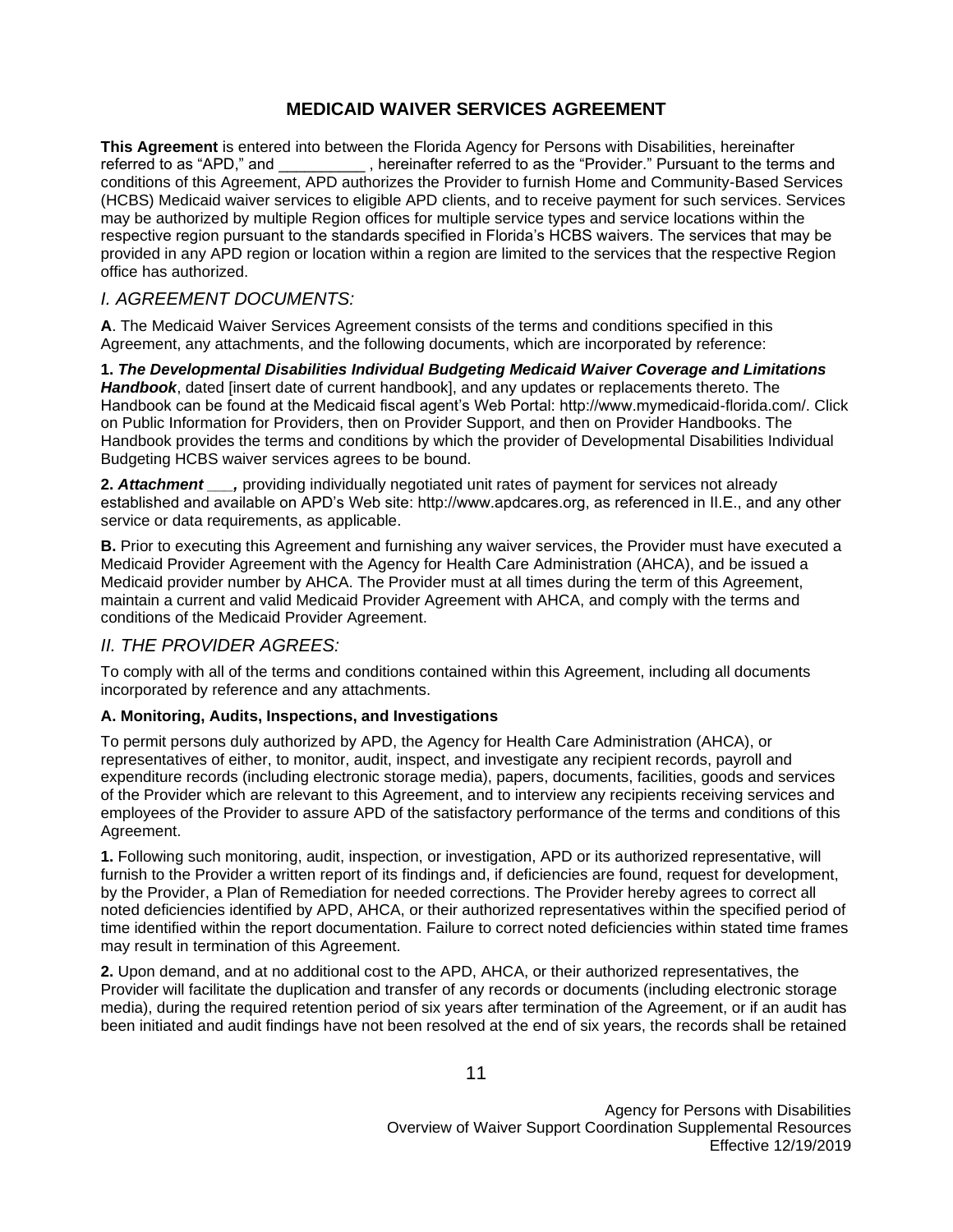until resolution of the audit findings or any litigation which may be based on the terms of this Agreement, at no additional cost to APD.

**3.** To comply and cooperate immediately with APD requests for information, records, reports, and documents deemed necessary to review the rate setting process to ensure that provider rates are based on accurate information and reflect the existing operational requirements of each service. Any individual who knowingly misrepresents the information required in rate setting commits a felony of the third degree, punishable as provided in sections 775.082 and 775.083, F.S.

**4.** To comply and cooperate immediately with any inspections, reviews, investigations or audits deemed necessary by APD's Office of the Inspector General pursuant to section 20.055, F.S.

**5.** To include the aforementioned audit, inspections, investigations and record keeping requirements in all subcontracts and assignments.

### **B. Confidentiality of Client Information**

Not to use or disclose any information concerning a client receiving services under this Agreement for any purpose prohibited by state or federal law or regulation, except with the written consent of a person legally authorized to give that consent or when authorized by law. This includes compliance with: the Health Insurance Portability and Accountability Act of 1996, 42 U.S.C. 1320d, and all applicable regulations provided in 45 CFR Parts 160, 162, and 164; and 42 CFR, Part 431, Subpart F, relating to the disclosure of information concerning Medicaid applicants and recipients.

The computer hard drives used by APD Waiver Support Coordinators shall implement Full Disk Encryption software. For other types of electronic data storage devices that store confidential APD consumer data, such data shall be encrypted using a minimum of a 128-bit encryption algorithm.

### **C. Indemnification**

**1.** To be liable for and indemnify, defend, and hold APD, AHCA and all of their officers, agents, and employees harmless from all claims, suits, judgments, or damages, including attorneys' fees and costs, arising out of any act, actions, neglect, or omissions by the Provider, its agents, employees, or subcontractors during the performance or operation of this Agreement or any subsequent modifications thereof, whether direct or indirect, and whether to any person or tangible or intangible property. The Provider shall not be liable for that portion of any loss or damages proximately caused by the negligent act or omission of APD or AHCA.

**2.** That its inability to evaluate its liability or its evaluation of liability shall not excuse the Provider's duty to defend and to indemnify within 7 days after notice by APD or AHCA by certified mail. After the highest appeal taken is exhausted, only an adjudication or judgment specifically finding the Provider not liable shall excuse performance of this provision. The Provider shall pay all costs and fees, including attorneys' fees related to these obligations and their enforcement by APD or AHCA. APD or AHCA's failure to notify the Provider of a claim shall not release the Provider of these duties.

**3.** If the provider is an agency or subdivision of the State, its obligation to indemnify, defend, and hold harmless shall be to the extent permitted by section 768.28, F.S. or other applicable law, and without waiving the limits of sovereign immunity.

#### **D. Insurance**

To obtain and maintain at all times continuous and adequate liability insurance coverage during the term of this Agreement. The Provider accepts full responsibility for identifying and determining the type and extent of liability insurance necessary to provide reasonable financial protection for the Provider and APD clients served by the Provider. At all times, the Provider shall maintain with APD a current certificate of insurance describing the types and extent of liability insurance obtained pursuant to this Agreement. The Provider shall cause APD to be named as a certificate holder under each policy of liability insurance maintained by the Provider pursuant to this Agreement. The limits of coverage under each such policy shall not be interpreted as limiting the Provider's liability and obligations under this Agreement. All insurance policies shall be

Agency for Persons with Disabilities Overview of Waiver Support Coordination Supplemental Resources Effective 12/19/2019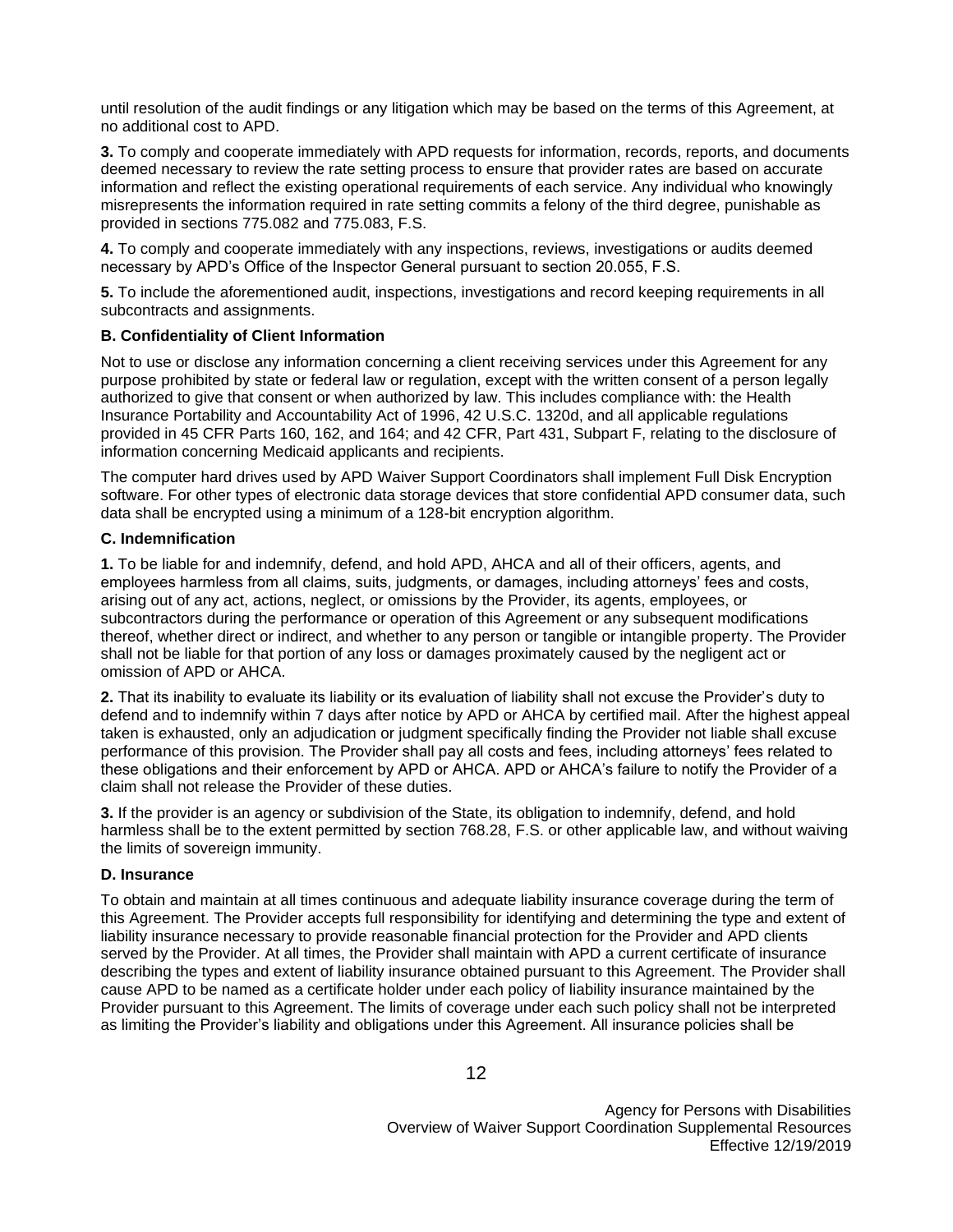through insurers authorized or eligible to write policies in Florida. Such coverage may be provided by a selfinsurance program established and operating under Florida law.

## **E. Payment**

Current rate information is available on the Medicaid fiscal agent's Web site at www.mymedicaid-florida.com. Select Public Information for Providers, Provider Support, and then select Fee Schedules. The signatories recognize that APD is limited by appropriation and acknowledge that Florida law requires AHCA and APD to make any adjustment necessary to comply with the availability of moneys and any limitations or directions provided for in the General Appropriations Act, including but not limited to adjusting fees, reimbursement rates, lengths of stay, number of visits, or number of services, or limiting enrollment. (See sections 393.0661, 409.906, 409.908, F.S.)

## **F. Return of Funds**

To be responsible for the timely correction of all billing or reimbursement errors resulting in an overpayment, including reimbursement for services not properly authorized or documented. Reimbursement will be made pursuant to the Florida Medicaid Provider Reimbursement Handbook, CMS-1500. Federal regulations, 42 Developmental Disabilities Individual Budgeting Waiver Services Coverage and Limitations Handbook

CFR § 433.312, require refund of overpayments within 60 days of discovery. AHCA will be the final authority regarding the timeliness of the reimbursement process.

## **G. Independent Status**

That the Provider acts at all times in the capacity of an independent service provider and not as an officer, employee, or agent of APD, AHCA, or the State of Florida. The Provider shall not represent to others that it has the authority to bind the APD or AHCA unless specifically authorized in writing to do so. In addition to the Provider, this is also applicable to the Provider's officers, agents, employees, or subcontractors in performance of this Agreement.

## **H. Revocation of Licenses**

In the event the Provider or any employee of the Provider is the holder of any license required to render the services that are subject to this Agreement, the Provider must immediately notify APD if any such license is suspended or revoked.

## **I. Change of Name or Ownership**

The Provider shall notify APD and clients served of any change of name, or change, sale, or transfer of ownership at least sixty (60) days prior to the change, sale, or transfer. Prior to the change, sale, or transfer, the Provider shall complete the change of ownership process with Medicaid. Prior to, or contemporaneously with, the change, sale, or transfer, the Provider must execute a new Medicaid Waiver Services Agreement to ensure no lapse in service delivery. Clients receiving services will be given an opportunity to receive services from the new owner, purchaser, or transferee, or to select another provider.

## **J. Public Records**

The Provider shall: keep and maintain public records that ordinarily and necessarily would be required by APD in order to perform the service under this Agreement; provide the public with access to public records on the same terms and conditions that APD would provide the records, and at a cost that does not exceed the cost provided by law; ensure that public records that are exempt or confidential and exempt from public records disclosure requirements are not disclosed except as authorized by law; and, meet all requirements for retaining public records and transfer, at no cost, to APD all public records in possession of the Provider upon termination of this Agreement, and destroy any duplicate public records that are exempt or confidential and exempt from public records disclosure requirements (all records stored electronically must be provided to the public agency in a format that is compatible with the information technology systems of the public agency). If the Provider does not comply with a public records request, APD shall enforce the contract provisions in accordance with the Agreement.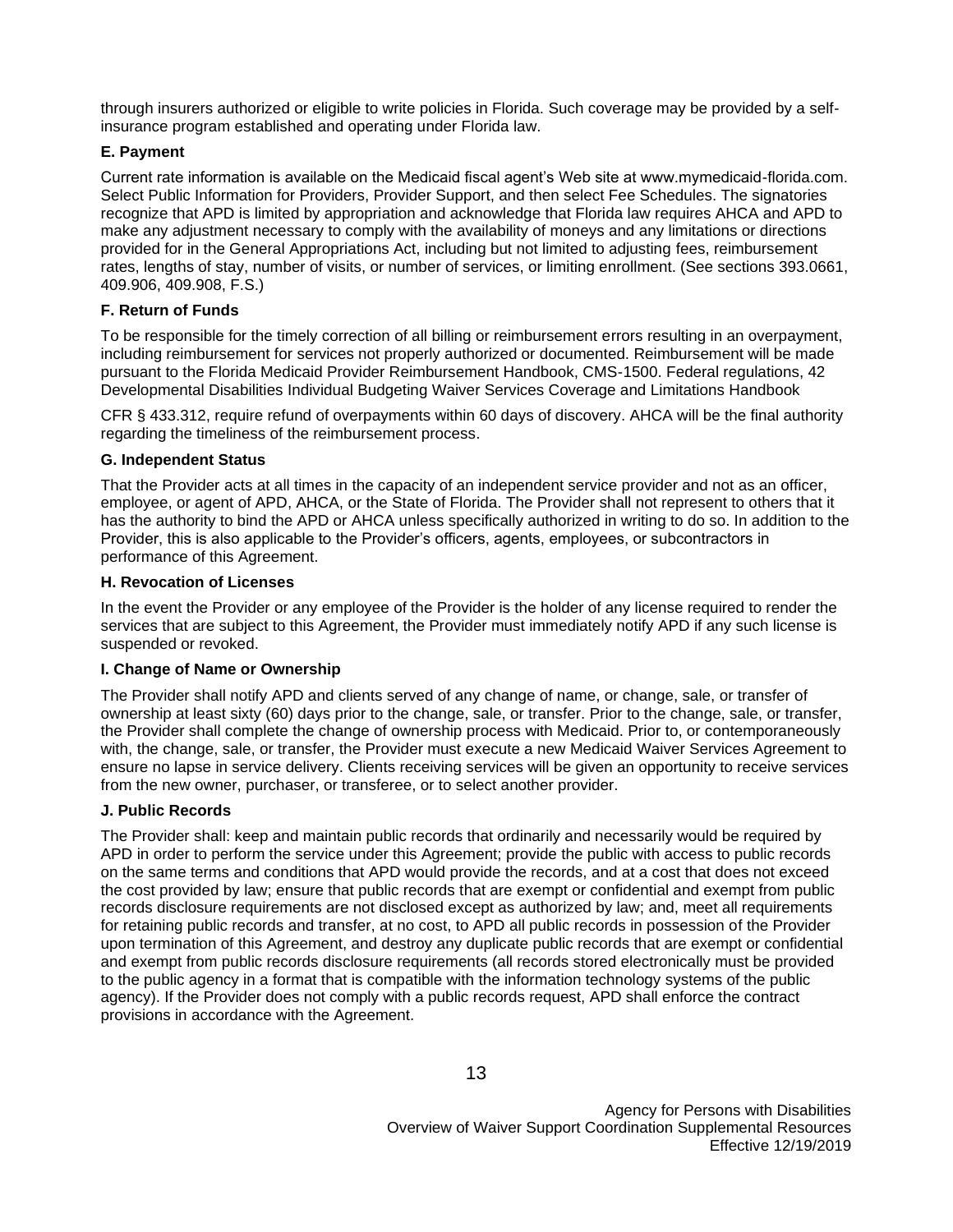## *III. TERMINATION:*

#### **A. Termination of Agreement Without Cause**

This Agreement may be terminated by either party without cause, upon no less than 30 calendar days' notice in writing to the other party unless a lesser time is mutually agreed upon in writing by both parties. Said notice shall be delivered by certified mail, return receipt requested, or in person with proof of delivery. Developmental Disabilities Individual Budgeting Waiver Services Coverage and Limitations Handbook

#### **B. Termination of Agreement With Cause**

This Agreement may be terminated for the Provider's unacceptable performance, non-performance or misconduct upon no less than 24 hours' notice in writing to the Provider. Waiver by either party of any breach of any term or condition of this Agreement shall not be construed as a waiver of any subsequent breach of any term or condition of this Agreement. If APD determines that the Provider is not performing in accordance with any term or condition in this Agreement, APD may, at its exclusive option, allow the Provider a period of time to achieve compliance. The provisions herein do not limit APD's right to any other remedies at law or in equity.

### **C. Termination of Service Regions or Service Locations**

When a Provider has been authorized to provide multiple service types within a region, or to provide services in multiple regions, or at multiple locations within a region, the Provider's authorization for any individual service type, region, or location may be revoked, without cause, upon 30 days' prior written notice, without terminating this Agreement.

## *IV. GOVERNING LAW:*

This Agreement shall be construed, performed, and enforced in all respects in accordance with all the laws and rules of the State of Florida, and any applicable federal laws and regulations.

## *V. AGREEMENT DURATION:*

This Agreement shall be effective or the date on which it has been signed by both parties, whichever is later, and shall terminate on which is no later than five years from the effective date.

## *VI. OFFICIAL REPRESENTATIVES (Names, Address, Telephone Number, and E-mail Address):*

**1.** The Provider's contact person and street address where financial and administrative records are maintained is:

Name:

| Telephone Number: |  |
|-------------------|--|
|-------------------|--|

Address: \_\_\_\_\_\_\_\_

E-mail Address:

#### **2. The representative of the Provider responsible for administration of the services under this Agreement is:**

| Name:               |  |
|---------------------|--|
| Telephone Number: _ |  |
| Address:            |  |

E-mail Address: \_\_\_\_\_\_\_\_\_\_\_\_\_\_\_\_\_\_\_\_\_\_\_\_\_\_\_\_

14

Agency for Persons with Disabilities Overview of Waiver Support Coordination Supplemental Resources Effective 12/19/2019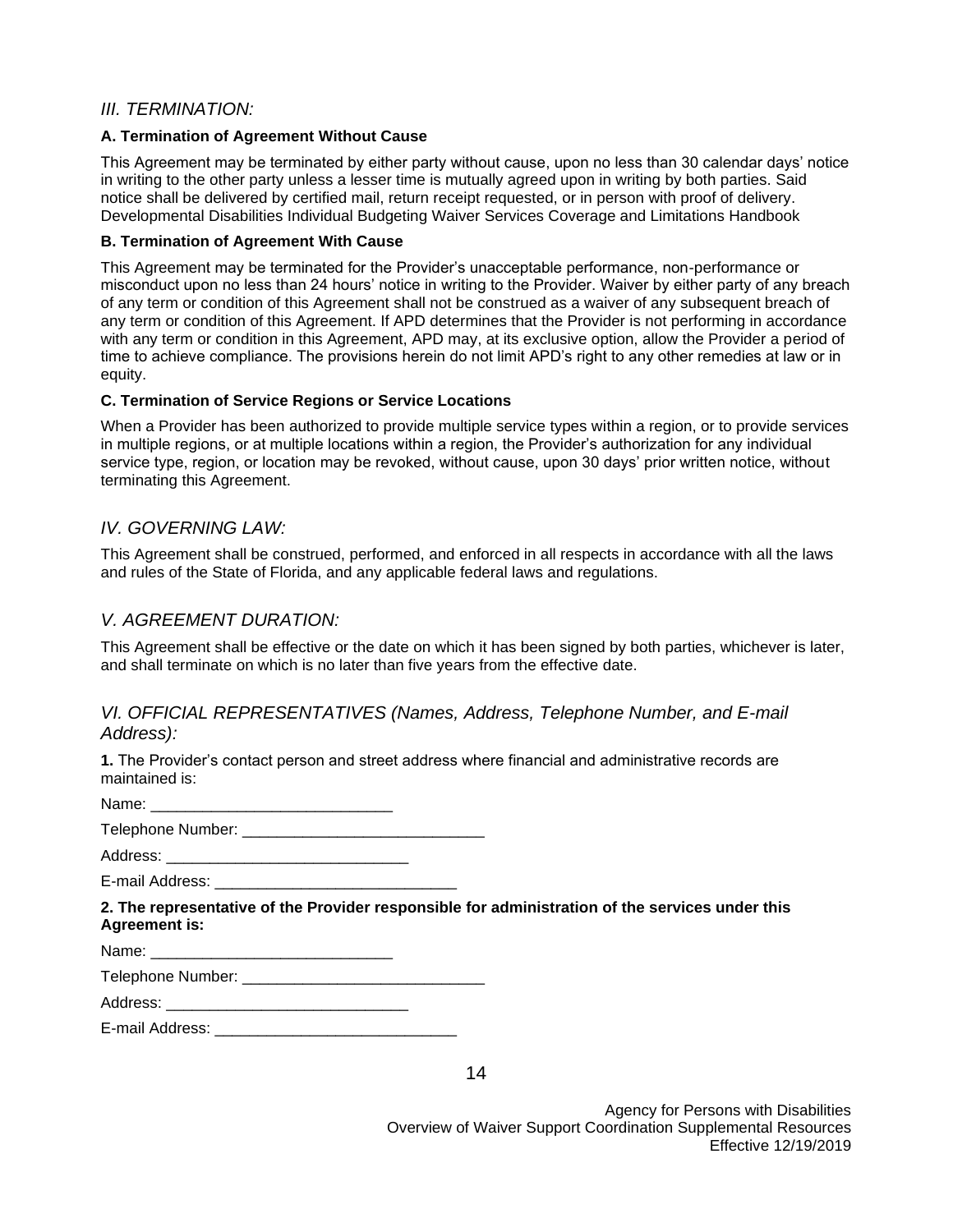### **4. The Agency for Persons with Disabilities contact person for this Agreement is:**

Name: Telephone Number: Address: E-mail Address: \_\_\_

**5.** Upon change of the representative's names, addresses, telephone numbers, and e-mail addresses, by either party, notice shall be provided in writing to the other party and the notification attached to the originals of this Agreement.

## *VII. INTEGRATED AGREEMENT:*

Only this Agreement, any attachments referenced, the Medicaid Provider Agreement, the *Developmental Disabilities Individual Budgeting Medicaid Waiver Coverage and Limitations Handbook*, which is incorporated into this Agreement by reference, contain all the terms and conditions agreed upon by the parties.

There are no provisions, terms, conditions, or obligations other than those contained herein, and this Agreement shall supersede all previous communications, representations, or agreements, either verbal or Developmental Disabilities Individual Budgeting Waiver Services Coverage and Limitations Handbook written between the parties. If any term or provision of the Agreement is found to be illegal or unenforceable, the remainder of the Agreement shall remain in full force and effect and such term or provision shall be stricken.

**The Provider, by signing below, attests that the Provider has received and read the entire Agreement, inclusive of its attachments and documents as referenced in Section I, A., including the servicespecific requirements and for enrolled providers contained in the** *Developmental Disabilities Individual Budgeting Medicaid Waiver Coverage and Limitations Handbook Waiver Services Coverage and Limitations Handbook***, and understands each section and paragraph.** 

**IN WITNESS THEREOF,** the parties hereto have caused this page Agreement to be executed by their undersigned officials as duly authorized.

| <b>PROVIDER:</b>             | <b>STATE OF FLORIDA,</b>                                         |
|------------------------------|------------------------------------------------------------------|
| <b>SIGNED BY:</b>            | <b>AGENCY FOR PERSONS WITH DISABILITIES</b><br><b>SIGNED BY:</b> |
| <b>NAME:</b>                 | <b>NAME:</b>                                                     |
| TITLE:                       | TITLE:                                                           |
| DATE:                        | DATE:                                                            |
| <b>MEDICAID PROVIDER ID:</b> |                                                                  |
|                              | (DD WAIVER)                                                      |